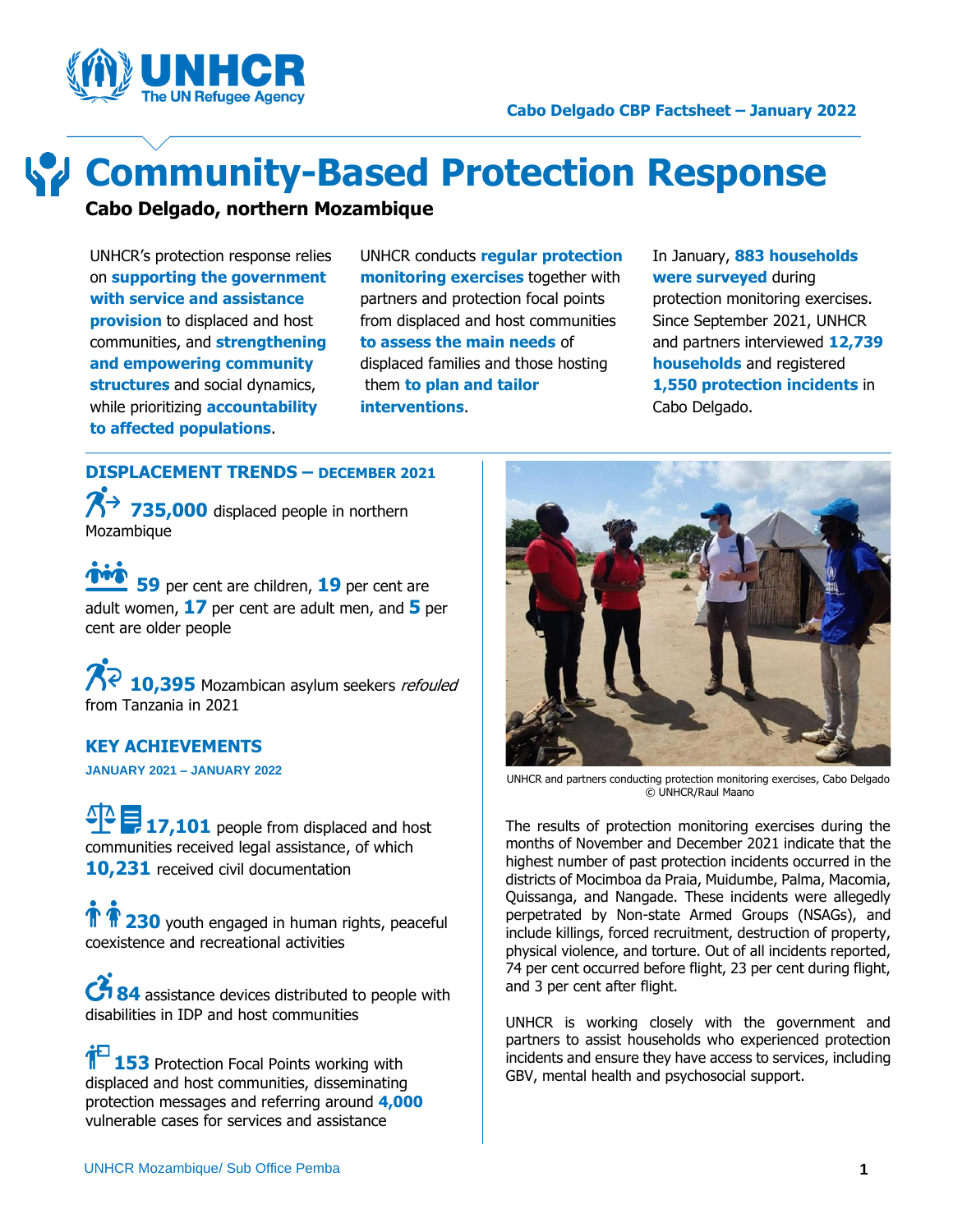

## **Overview**

**Violence in Cabo Delgado began in 2017. It triggered a protection crisis.** Displaced and host communities are exposed to multiple risks and in urgent need of protection and humanitarian assistance and services. [Protection](https://www.humanitarianresponse.info/en/operations/mozambique/protection)  [monitoring reports](https://www.humanitarianresponse.info/en/operations/mozambique/protection) indicate that displaced families experienced and/or witnessed multiple protection incidents, are traumatized, and faced various risks before, during and after fleeing violence, including killings, separation of families, kidnapping, child recruitment, extortion, rape, and other forms of gender-based violence. The most vulnerable are unaccompanied and separated children; older people; persons with disabilities and medical conditions; and survivors of torture and abuse, including survivors of gender-based violence (GBV) and sexual exploitation and abuse (SEA). Tensions between local and host communities are on the rise due to limited resources available, such as land, water, food, and shelter.



displaced family in Pemba District, Cabo Delgado. ©UNHCR/Martim Gray Pereira

**It is urgent to ensure an adequate response to address the immediate, medium, and long-term needs of families forced to flee. It is equally important to support host communities to ensure effective social cohesion and peaceful coexistence**.

### **UNHCR's Community Based Protection (CBP) strategy**

UNHCR works together with partners<sup>1</sup>, local authorities, Protection Focal Points, displaced and host communities, UN agencies, NGOs and different coordination clusters, to address the needs of families forced to flee and those hosting them. The main components of UNHCR's CBP strategy consist of:

- **1. Expanding and strengthening UNHCR's protection presence,** including in high-risk and hard-to-reach areas, through regular protection monitoring, assessments, case management and referrals.
- **2. Facilitating access to documentation** through the UNHCR/UCM mobile legal clinics; public legal education; and awareness campaigns/information dissemination on the importance of civil documentation.
- **3. Strengthening community-based protection** through community engagement; establishing community-based structures and implementing feedback and response mechanisms.
- **4. Strengthening data and information management** in areas of general legal protection; child and youth protection; protection and inclusion of persons with disabilities; and prevention of statelessness.
- **5. Implementing community-based targeted approaches** to enhance the protection of unaccompanied and separated children, youth, and persons with disabilities.
- **6. Enhancing partnerships and coordination mechanisms** with displaced and host communities, local authorities, UN, NGOs, and civil society.

<sup>1</sup> Association of International Voluntary Service (AVSI), HelpCode, Humanity and Inclusion, and UCM